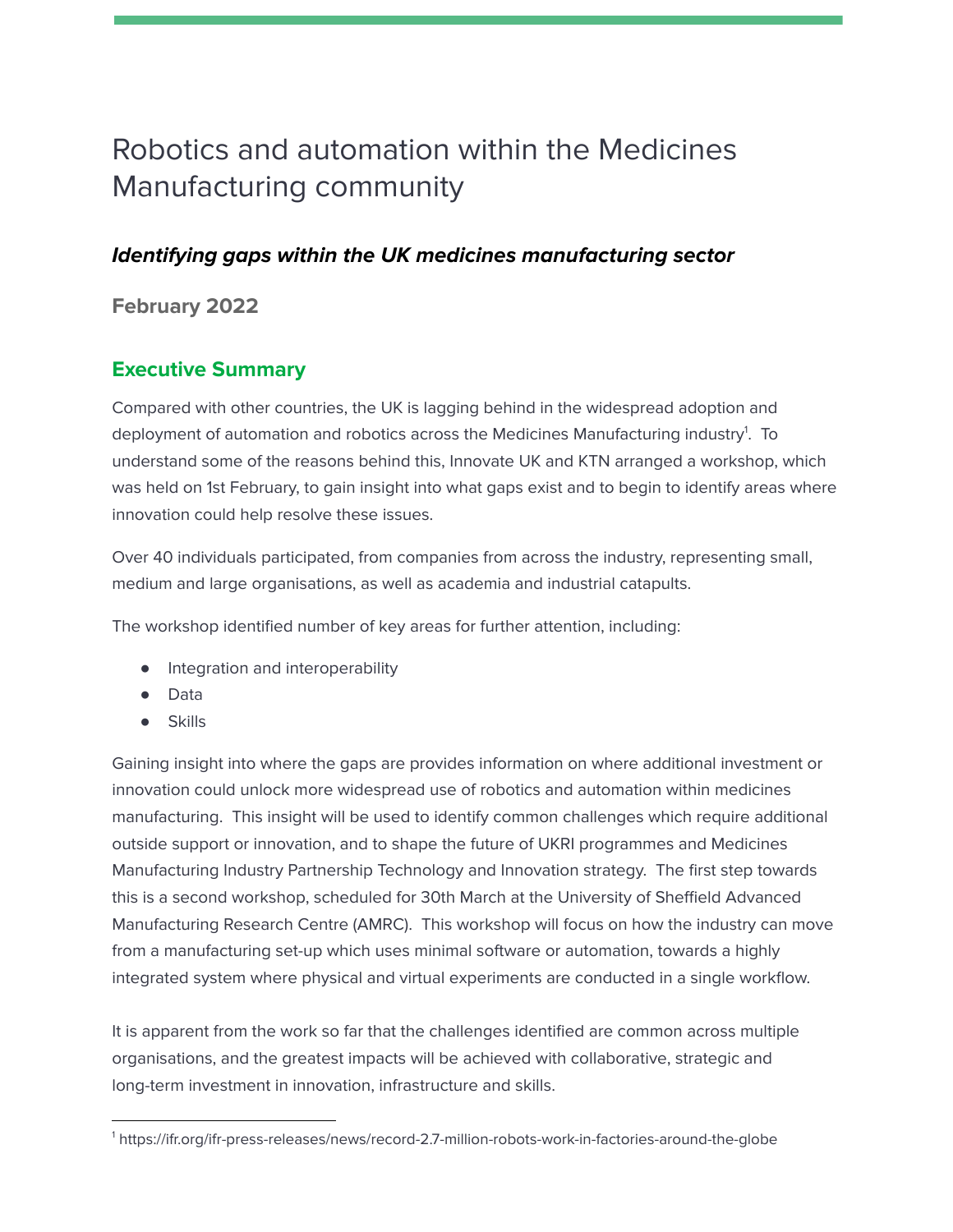# **Overview**

Over the coming years, there are challenges facing the pharmaceutical and biotechnology sector including how research into new therapies is conducted, as well as how these new therapies are then manufactured and then distributed. The healthcare sector is also seeing patients living longer and presenting with more complex health problems, which adds to the need for improved productivity as the sector moves towards the production of more personalised medicines.

As the complexity and variety of new drugs and therapies entering production increases, the pharmaceutical sector is looking for better ways to increase throughput, productivity and efficiency whilst reducing costs and overheads. Something that as a sector a wider use of robotics and automation could help to address.

Whilst the use of automation and robotics within drug development is not new and many agree that there are considerable benefits to be gained from the use of automation and robotics such as better use of existing resources through more round-the-clock working or faster analysis of data for example. There are still barriers for their more widespread deployment and challenges in their use within medicines manufacturing, as well as a hesitation to invest in robotic systems more widely.

Of the fifteen largest markets in 2020, the UK placed last in the number of installations of industrial robots<sup>2</sup>. By understanding the barriers and challenges that prevent more widespread deployment of automation, would provide opportunities for investment in innovative solutions to these. In turn this could help boost productivity and efficiency within medicines manufacturing and make the UK well placed to capitalise on the opportunities within this sector.

### **Is a process suitable for automation?**

Within the field of robotics and automation, there is a general consensus that robotics will take over from humans in a range of broad areas - known as the 5 D's. These are defined as:

#### **Dirty**

Many tasks that are performed in manufacturing are inherently dirty. Using robots ensures high levels of sterility as well as ensuring that the human workforce are not exposed to potential health risks.

<sup>2</sup> https://ifr.org/ifr-press-releases/news/record-2.7-million-robots-work-in-factories-around-the-globe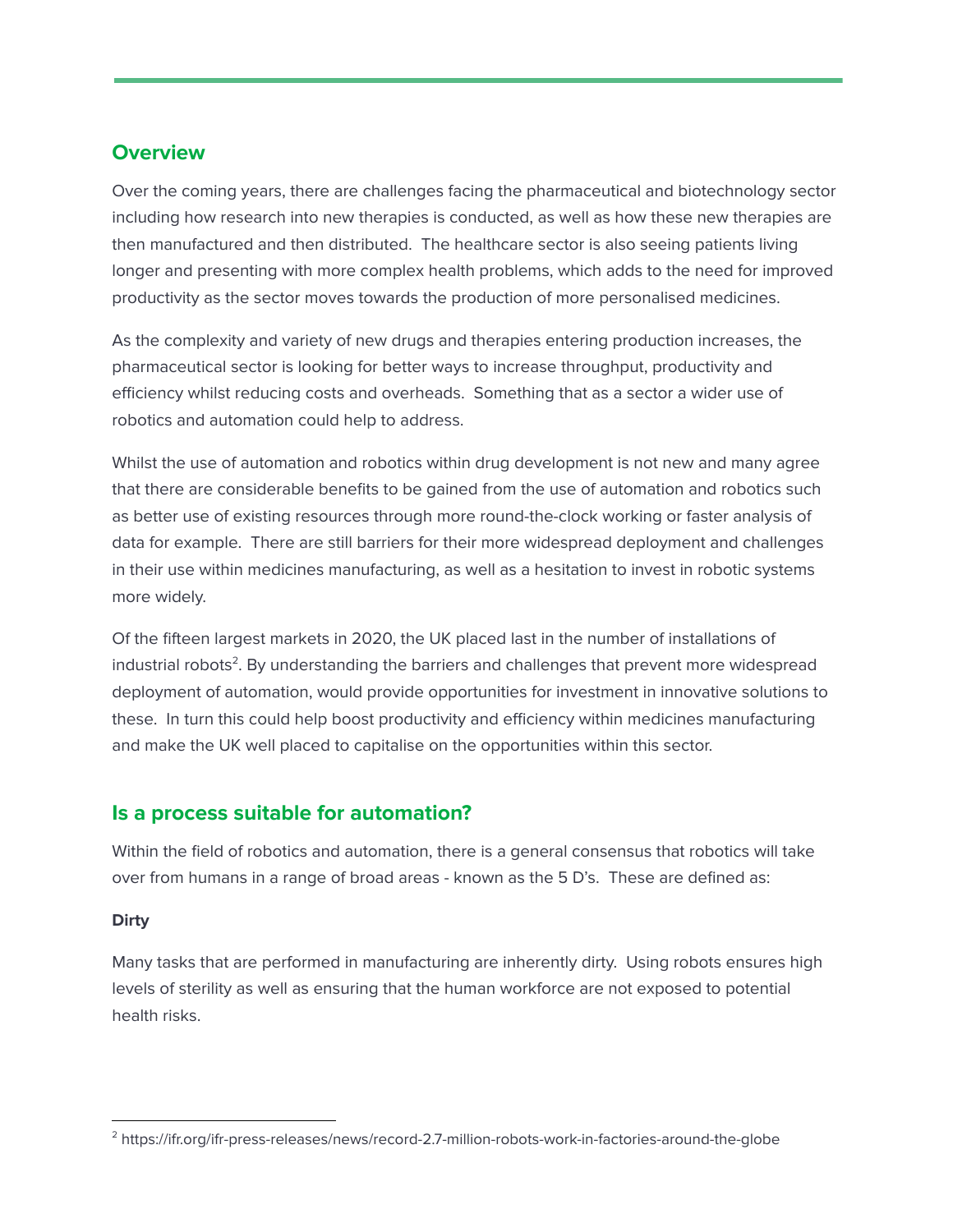#### **Dangerous**

A task where robots would be able to perform the same role as an employee, without the employee being put at risk. This could be for example handling caustic chemicals, or moving heavy tools or sharp equipment.

#### **Dull**

These tasks are repetitive and often tedious tasks which need to be performed consistently. Robotics lends itself well to this type of task, as it enables employees to focus on more interesting tasks.

#### **Dear**

A task where automation of this task results in saving money such as through a reduction in material costs or shortening of timelines or reducing delays in manufacturing.

#### **Difficult**

These are tasks which whilst possible to be performed by a human, are difficult or impossible to execute manually especially if consistency and reliability are required.

Many processes may lend themselves to automation, however these processes do not fall discreetly into one of these categories and so when considering whether a process should be automated, one should consider the 5 D's both individually or collectively.

#### **The 6th D - Data**

In addition to understanding whether a process should be automated, another aspect to consider is the data generated. It is important to understand the data that automation requires as an input (commands, parameters) and also the data that is produced through automation as well as how this data is generated, analysed, used and stored. Also important to consider is whether the data generated through automation of a process is used in real time, prospectively or retrospectively and what degree of access is required in the future.

Data therefore should be considered alongside the 5 D's of automation and not in isolation.As more steps within a process are automated, the data may play a large driver in the need for automation as more processes are automated and integrated together.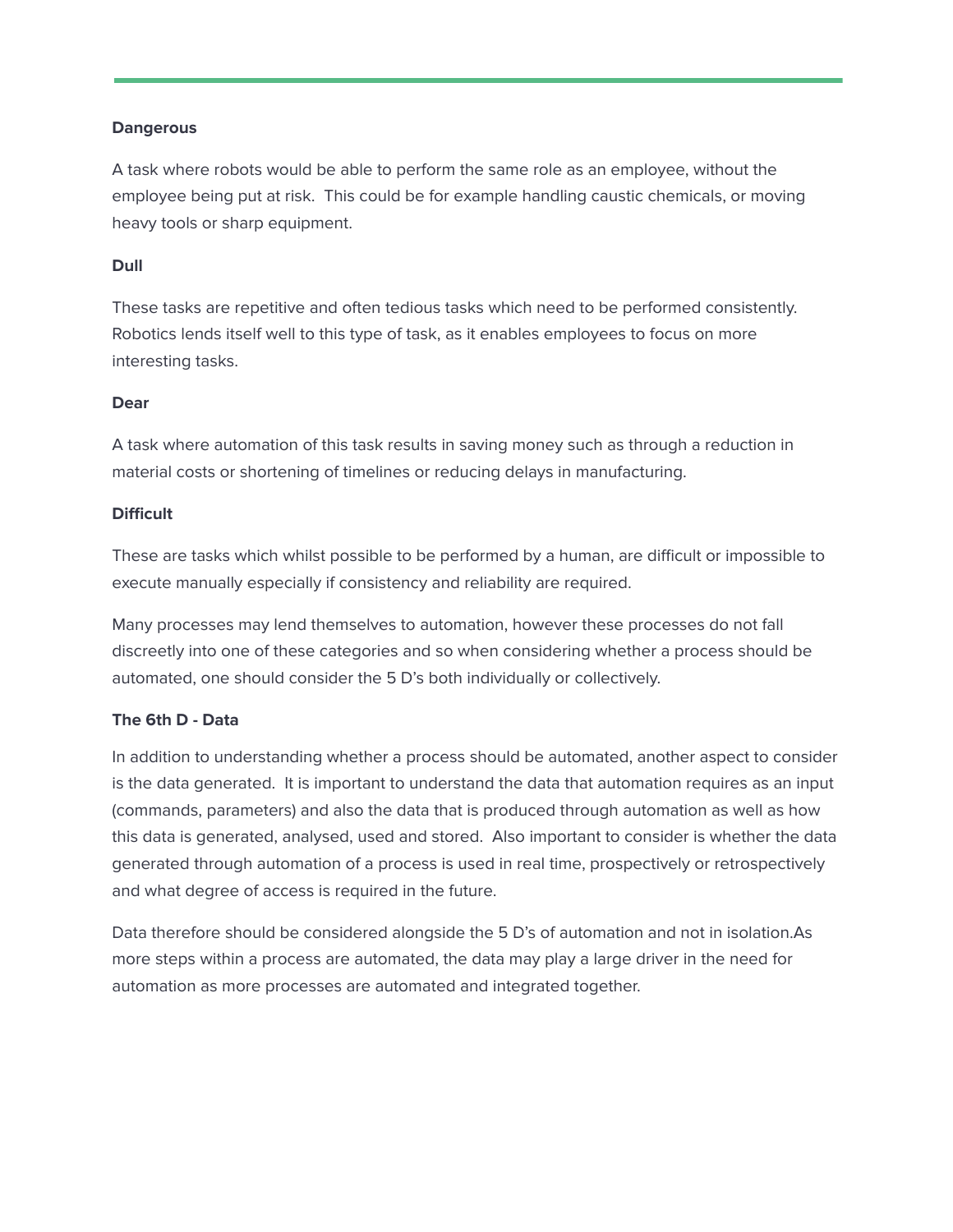

### **Background**

Through a pre-workshop questionnaire, structured discussions and personal input have helped highlight a number of areas posing challenges to the community which straddle these six defined areas.

There was a mix of representations of people responding to the pre-workshop questionnaire, the majority of participants came from large business (>250 employees) or academic institutions, with the remainder being made up of small and medium businesses and industrial catapults.



Figure 1: Proportion of respondents based on the size of their organisation

Generally these organisations focussed more on the research and development, process development and process scale-up, with lower levels of focus on pre-clinical production, clinical trial production, upstream and downstream processing as well as analytics. Only one organisation who completed the questionnaire had a business focus on fill-finish.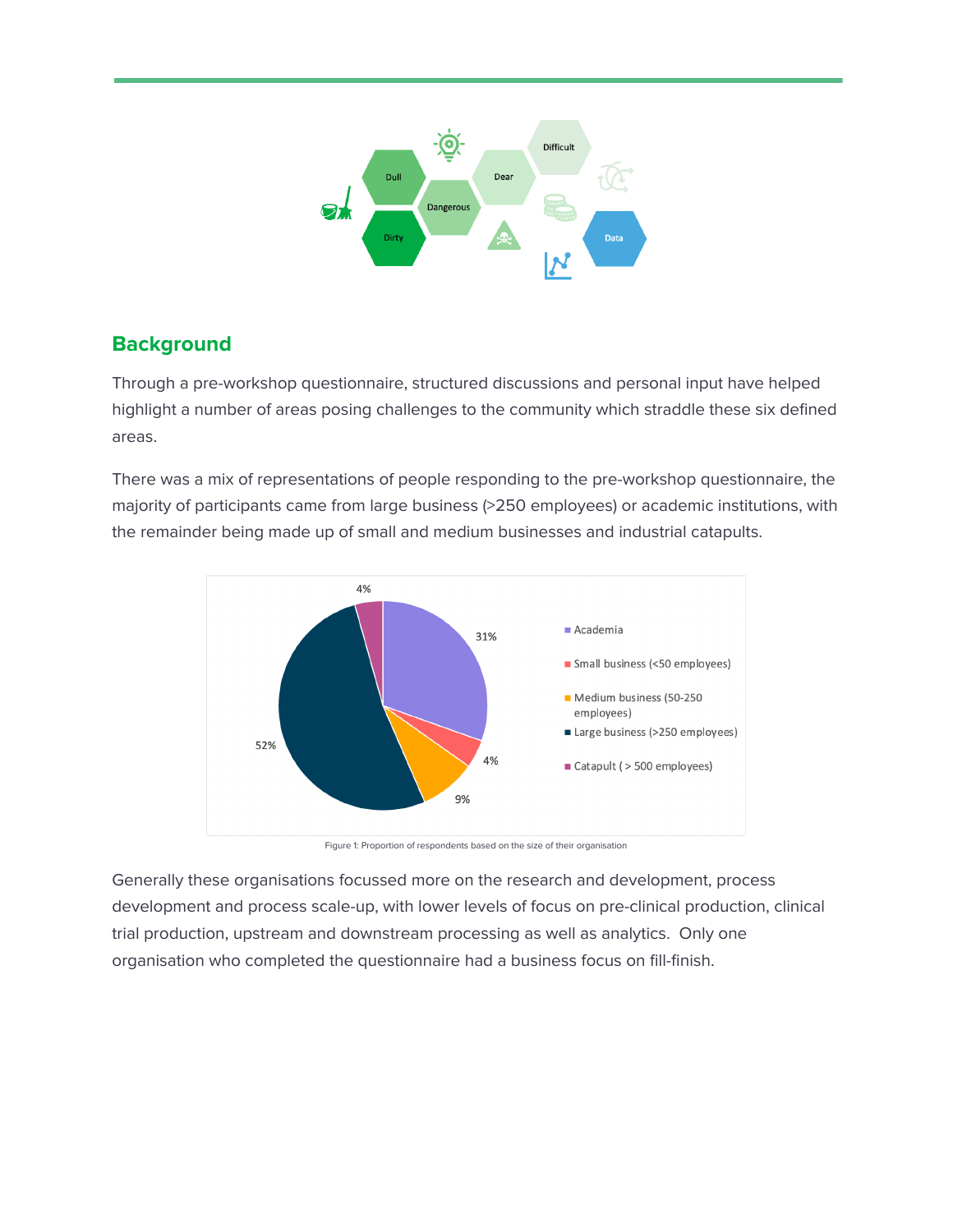

Figure 2: Stage of manufacturing that organisations work focuses on

Whilst most organisations said they had a digital framework in development, the majority of medium and large businesses, as well as academic institutions did not have this fully implemented.

Of respondents to the questionnaire, whilst most organisations said that automation was considered either occasionally, very frequently or always. Medium businesses stood out in the fact they reported very rarely considering automation when designing typical processes.

When asked whether automation was used within a typical process, most organisations reported only occasionally used automation, with both small and medium businesses reporting very rarely using it. Organisations that have gone some way to implementing automation were large businesses and academia.



Figure 4: Breakdown by organisation type of frequency that automation is considered when designing processes (top panel) or carrying out typical processes (bottom panel).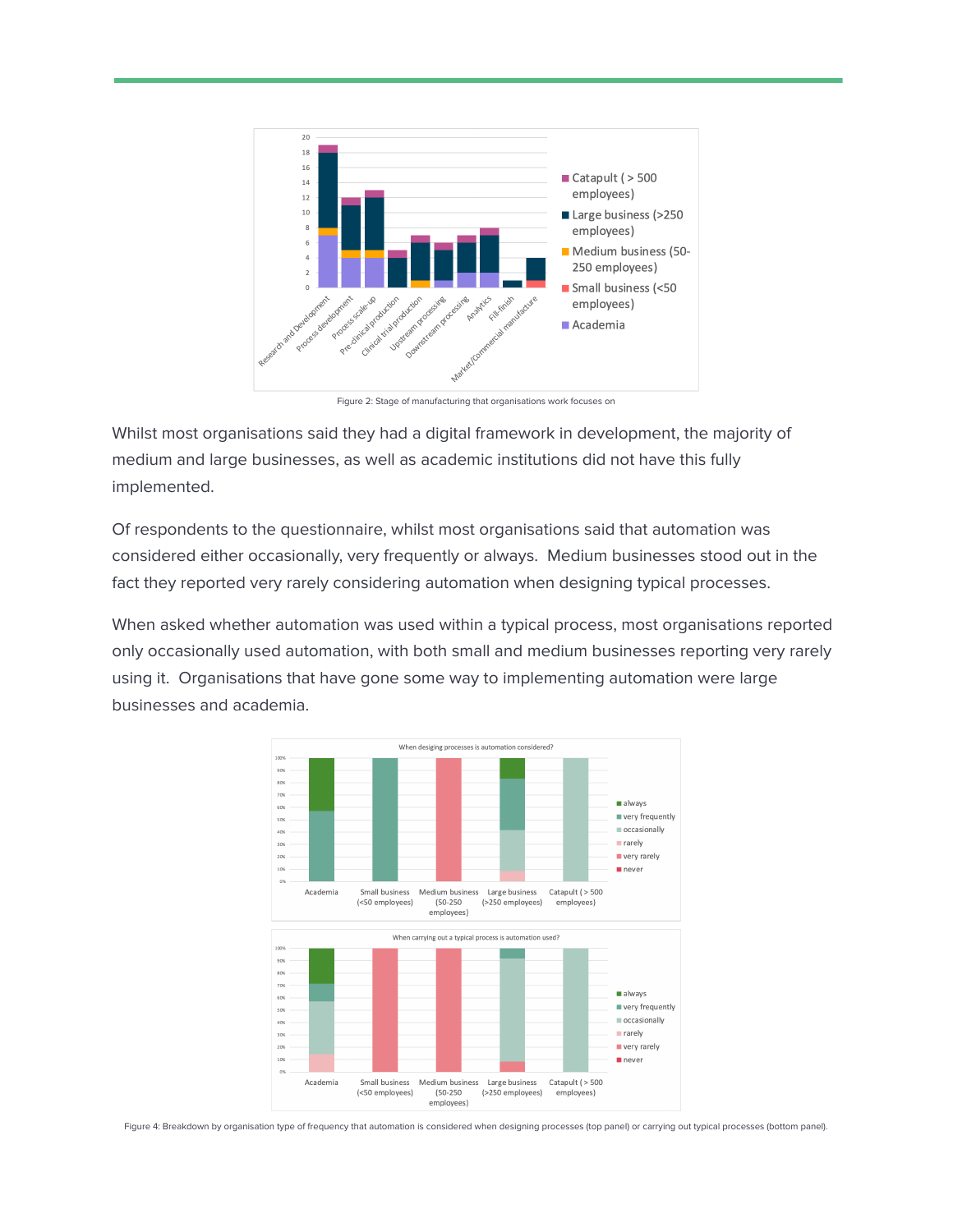When this question was broken down further, looking at the main drivers for automation within an organisation and which they had implemented. For many organisations there was a mismatch between what they thought was important and what they had implemented. Suggesting that for many organisations, identifying what processes they think should be automated was relatively straightforward, but finding and/or implementing a solution to this proved more difficult.



Figure 5: Breakdown by organisation type of drivers for implementation of automation (top panel) and the degree to which this has been completed to date (bottom panel).

In free text questions on the barriers to implementation and what business processes would need to change, the main trend in these answers was around cost of implementation, the skills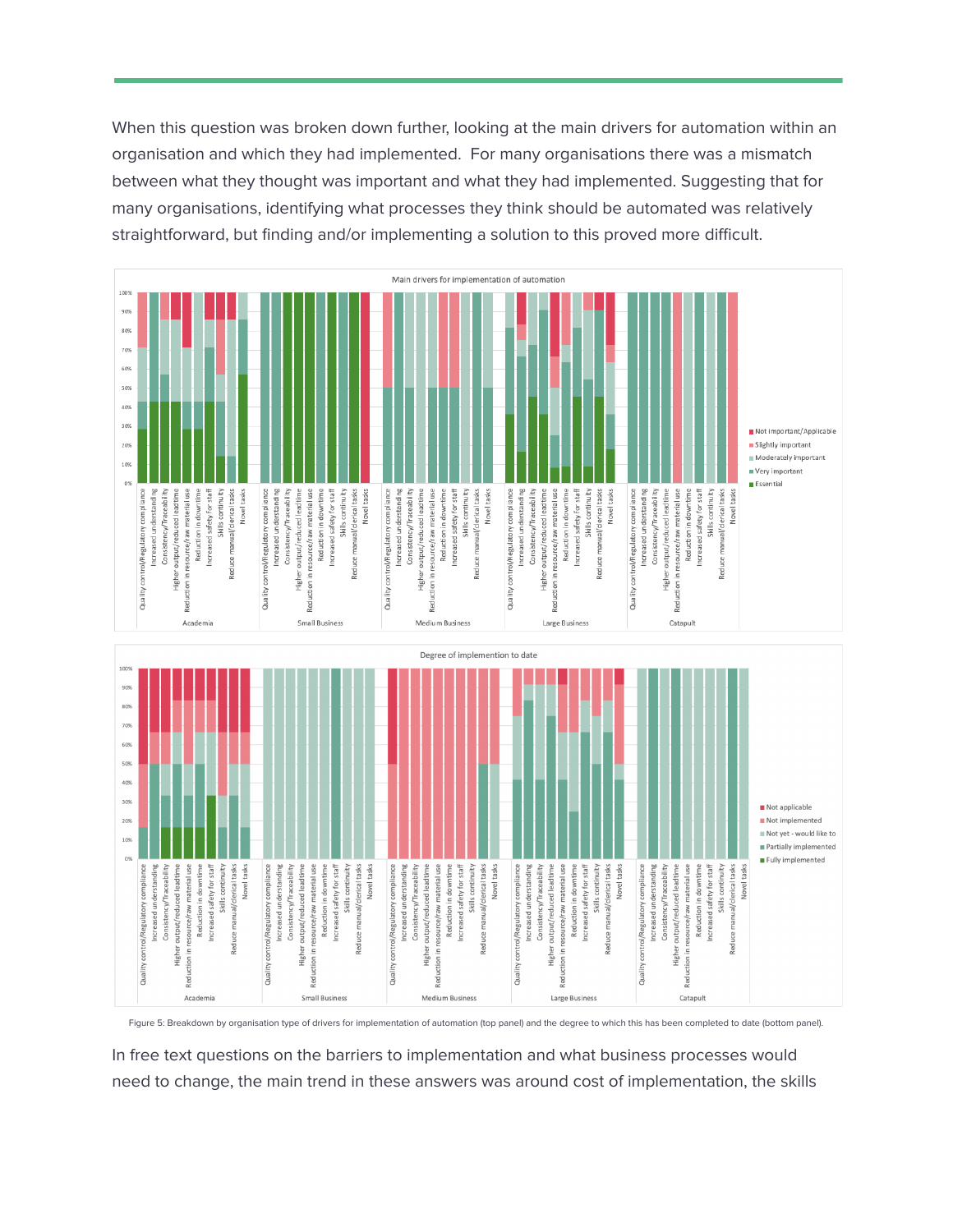required to deploy and how to handle integration of new processes and infrastructure in a seamless manner.

These main barriers overlap in a number of different aspects to automation. It is therefore important to understand these responses in more detail. As such, an interactive workshop was performed to give organisations scope to contextualise these responses and provide more information on why these were seen as barriers to more widespread adoption of automation and to help identify gaps to help address this.

# **Dirty**

#### **Cleaning**

One area identified during discussions which lacked suitable options for automation was cleaning (more specifically sterility), especially with respect to manufacturing suites involved in batch-based processes such as the production of advanced therapeutic medicinal products (ATMPs) such as patient-specific products or for change over cleaning within multipurpose production plants. This was an area where innovative systems could provide a significant benefit both to the quality of product produced, traceability data when it came to sterility and a reduction in losses which occur through contaminated products or carry-over between batches.

A real world patient benefit for this type of automation would be in the manufacture of chimeric antigen receptor T cell based therapies such as tisagenlecleucel and axicabtagene ciloleucel which requires T cells purified from the patients blood. Through a number of steps, these T cells are modified to encode a chimeric antigen receptor before being reinfused back into the patient. Release of the final product is reliant on sterility throughout, as well as having zero/minimal losses of the product along the way<sup>3</sup>. Due to the bespoke nature of this medicinal product and the severity of the patient's disease at this point, there is a high likelihood of not being able to go back to the patient for more starting material if manufacturing fails.

Automation of cleaning processes also is able to generate additional data which may be beneficial for manufacturers, technical staff and regulators. For example data generated by automating cleaning on the degree of contamination, areas which require more intensive cleaning, audit logging and how and when cleaning was performed.

# **Dangerous**

#### **Reducing operator exposure**

<sup>3</sup>

https://www.biopharmadive.com/news/novartis-hits-car-t-manufacturing-snag-as-kymriah-sales-disappoint/5 28202/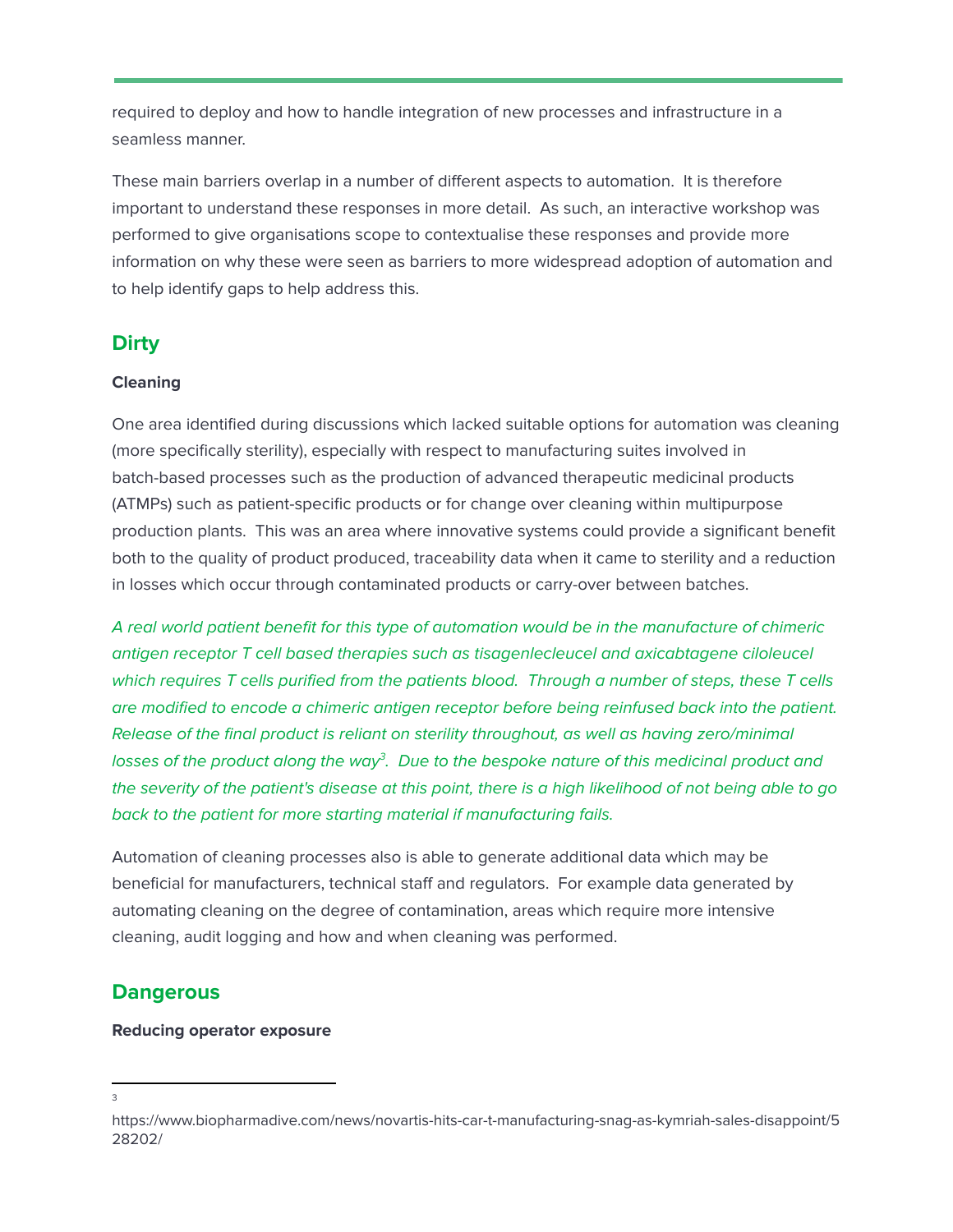Another area identified which could benefit from the use of automation focussed on specific processes which require the use of hazardous chemicals, be that in routine use or when conducting routine cleaning or prior to maintenance. Whilst personal protective equipment and appropriate safety measures and training help reduce the risk to human operators, there still remains risks to the end user. Automation and robotics could minimise this risk further through reducing exposure to chemicals by the end user, especially for tasks which are repetitive and performed regularly by the same personnel.

Furthermore, as robots perform set tasks, they minimise the areas of surfaces within the laboratory that are exposed to compounds - reducing contamination of work spaces and helping protect individuals within the workplace. It would also allow contamination to be traceable back to a location more easily.

#### **Repetitive manual handling tasks**

Repetitive tasks, especially those involving fine motor control or limited range of movements present risks to users. This is especially a problem for organisations where team sizes are smaller as this means employees may be working on tasks with limited variety.

Testing a reagent using a sandwich Enzyme Linked Immunosorbent Assay (ELISA) requires the addition of four separate reagents, with three wash steps between each of them before a final development and quench step. In standard 96-well plate format, this constitutes 16 separate additions to each well of the plate for a total of 1536 additions per plate. To compound issues, if this has to be performed within a BSL-3 cabinet, employee movement is restricted further.

The above scenario highlights a broader opportunity for repetitive tasks conducted manually to be replaced by robotics and automation. This could improve ergonomics and avoid health issues such as Repetitive Strain Injuries for workers and also company losses due to sickness and ill health.

The above highlighted areas where significant costs and time delays can be incurred through incorrect procedures being followed, staff downtime or worse long lasting harm to staff members.

#### **Hazardous environments**

Within manufacturing, the scale-up of processes also adds inherent risks to the end user in terms of the volumes of reagents used and the nature of processes within some types of manufacturing. Here automation and especially robotics could prove to be beneficial by allowing physical separation of the end user from the hazard. It also provides opportunities to protect users with respect to routine manual handling and working within hazardous environments.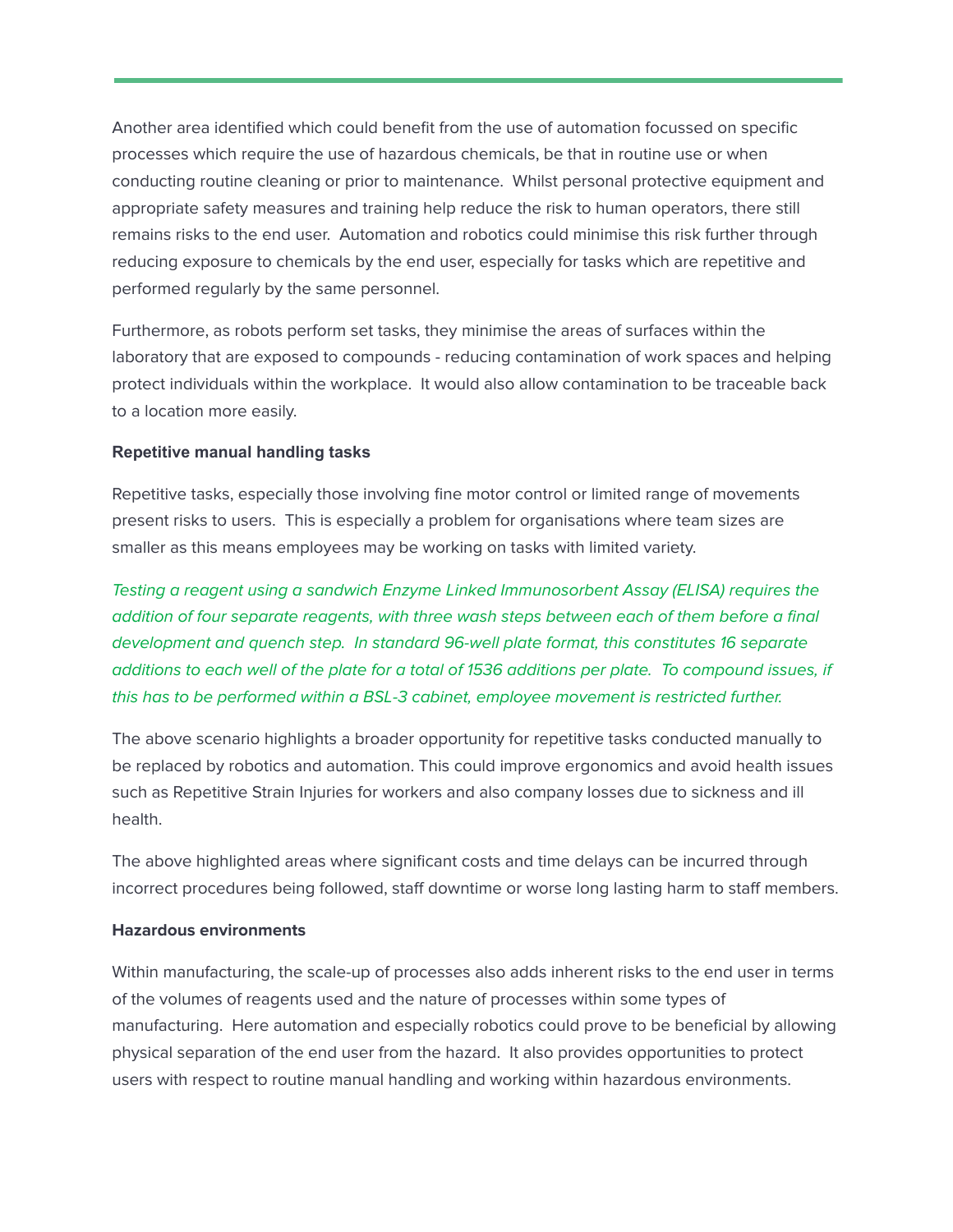### **Dull**

Critical to growth and development of an organisation is the ability to innovate and foster creativity within the workforce. This is especially important in an industry where speed and efficiency is of the essence. Automation presents an opportunity for organisations to use time and workspaces more efficiently whilst also offering opportunities to utilise the skilled workforce they already have in a more efficient and innovative way.

A standard UK workforce working a Monday-Friday, 9-5 working pattern works a total of 1740 hours a year per person. In comparison, robotics are theoretically capable of working 24 hours a day, 365 days a year or the equivalent of 8760 worker hours. A single step automated demonstrates a 500% increase in productivity, without factoring in the additional time that an employee is able to work on additional tasks.

A fully automated laboratory would ensure an efficient use of space, especially for organisations which lease workspace. Robotics would enable the development of 24 hour laboratories and the continuous manufacturing of products, with limited human involvement. This would be realised through an increase in productivity without significantly seeing an increase in the workforce. An added benefit to this would be that the environmental footprint of an organisation would drop as experiments were more reproducible and data more robust, resulting in less developmental waste helping organisations contribute to their goal of Net Zero.

Moving towards a fully automated process means that alongside being able to programme the system, other skill sets may be required by staff to be able to utilise the equipment to it's fullest potential This includes being able to programme the machine, as well as be able to troubleshoot and to perform routine maintenance. As technology progresses, the development of manufacturing equipment capable of self-reporting status before manufacturing runs start would be a real game changer when it comes to ensuring that maintenance issues do not impact production and manufacture and reduce overall running costs.

#### **Dear**

#### **Hidden costs related to corporate knowledge**

For many organisations, tacit knowledge instead of codified knowledge is an important and valuable part of any business, however it is only once a worker leaves an organisation, or the process must be transferred to another site, that the value of this is realised by the business usually when it is too late. Automation allows data capture for more routine and/or mundane tasks in fine detail of instruction, outcome, measurement and error, without the additional work required to capture this being placed on the individual. This continuity in processes within and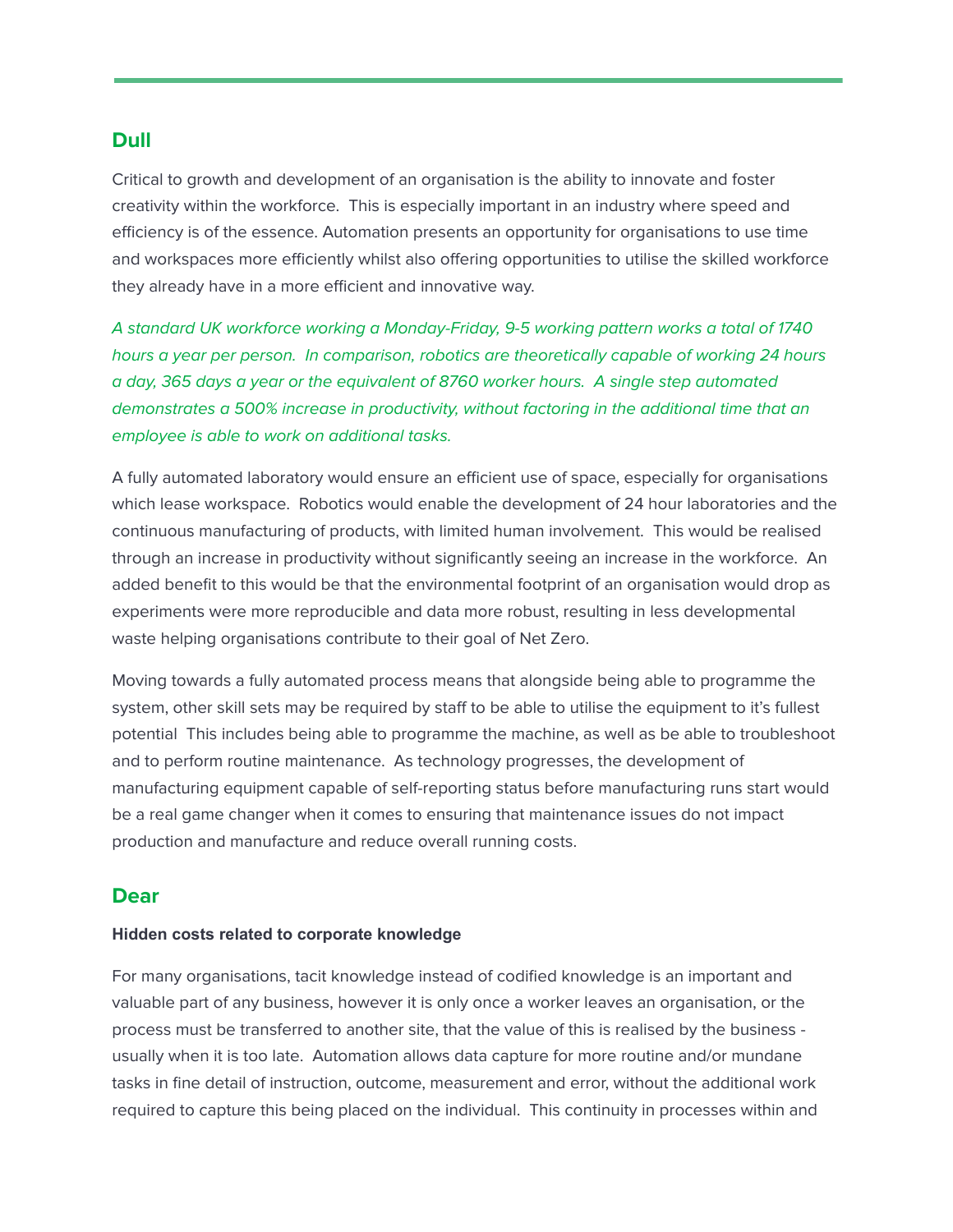across the organisation is of value and could serve to increase productivity and save costs to an organisation - for example when new staff are brought into the business, processes transferred to more cost effective facilities .

There are hidden costs to recruiting new staff members which go far beyond the initial salaried costs. During the first few months of work, a new staff member generally is performing at a lower level of productivity than somebody who has been at the organisation for a while. This means the cost of lost productivity falls on the employer $\!A$ . Automation and the ability to capture routine but subtle data not normally captured by a new employee, is able to save the employer financially and in time.

#### **Multi-step scale-up vs single-step scale up**

4

Traditional process development approaches utilise multiple scale up demonstrations to proceed from the laboratory through to the plant for production. The use of automation and robotics from the beginning, offers an opportunity to design protocols that are repeatable and robust, enabling a process to be designed once and scaled up in a single step. To do this, requires an understanding of the technology, appropriate skills to code a scalable system and also a seamless automation journey between development and manufacturing. This requires integration and coordination across discovery, process development and manufacturing with full integration of hardware, software and interactions with data. Some of this technology is available but gaps need to be filled to connect all of these together into a seamless transition, especially as devices from different suppliers are often not fully interoperable . If this could be achieved, there would be considerable cost savings to organisations and a shorter time through development, reduced error etc. It would also ensure that research was repeatable, results were robust and regulators were able to sign off on new products.

https://www.forbes.com/sites/johnhall/2019/05/09/the-cost-of-turnover-can-kill-your-business-and-make-thi ngs-less-fun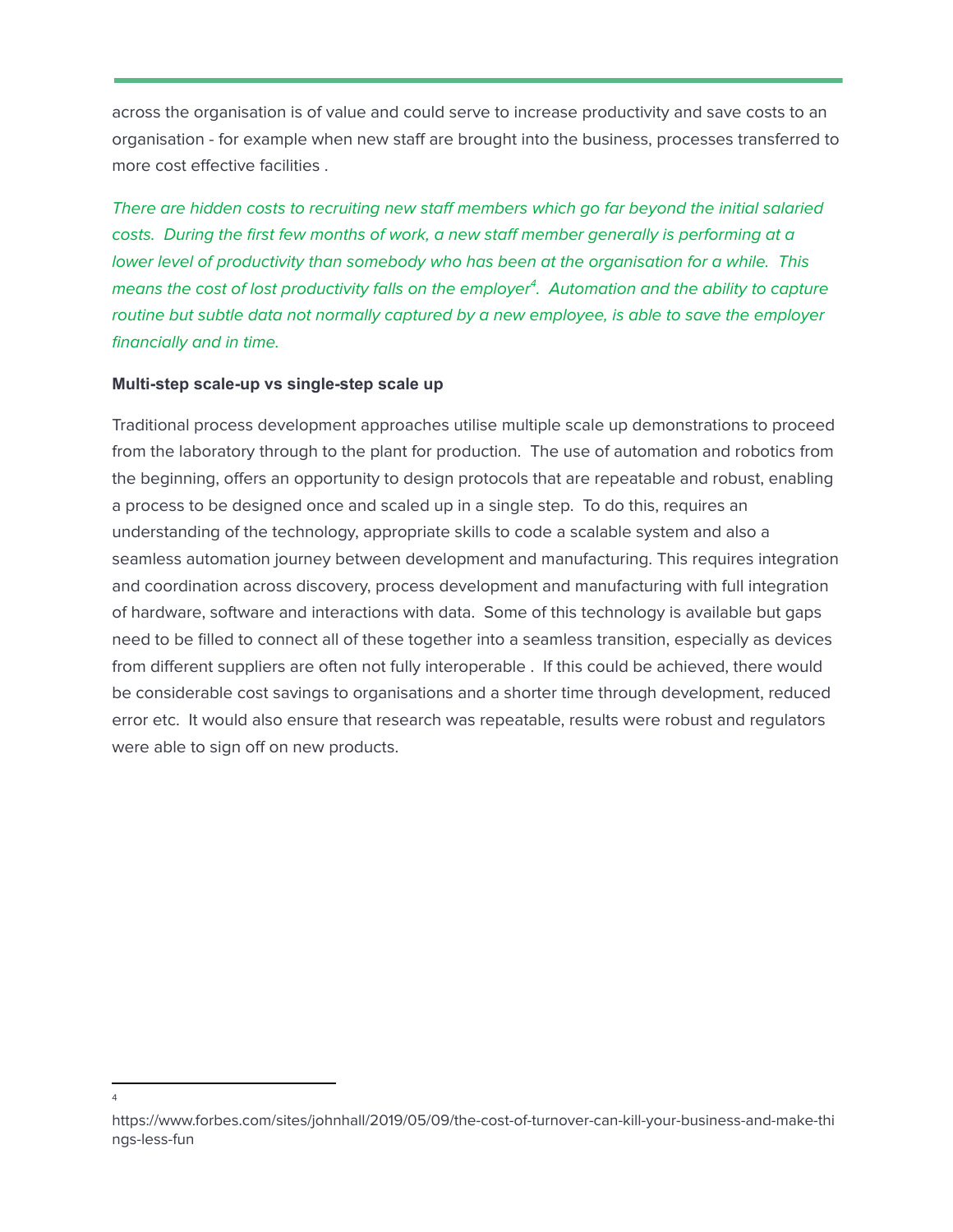

Figure 6: Inconsistent automation within scale-up leads to additional time spent designing automation, optimising process steps and capturing relevant information for regulatory submission. By coordinating the design of automation across discovery and scale-up reduces the requirements for optimisation and regulatory submission.

# **Difficult**

#### **Reproducibility**

It should be noted that for many steps which involve humans there is often poor replication between scientists - both working in the same place or in different physical places. This poor replication is seen even when tasks follow the same standard operating procedures and the effect of this on data quality is unknown. One advantage therefore of using robotics and automation, is the potential for a higher degree of accuracy and precision - and therefore repeatability which automated systems allow. However many off the shelf robotics systems have been designed for classic industrial assembly tasks and not the fine control expected of a human technician. With proper maintenance and servicing, it is possible to maintain this accuracy and precision from experiment to experiment. Along with the additional information captured through the use of robotics and automation, it is also possible to identify deviations, for example identifying when a piece of robotics is moving out of tolerance.

Whilst the end goal of ensuring reproducibility and traceability are the biggest benefits to the deployment of greater automation, this also poses one of the biggest challenges.

#### **Seamless integration**

Firstly, there is the issue of integrating physical equipment with each other. Inherently, there is a tradeoff between having systems which are flexible and high throughput. Something that is not seen with the human workforce. As such, the more variations there are between each process, the harder it is to automate and the more likely an organisation is to rely on human intervention rather than automation.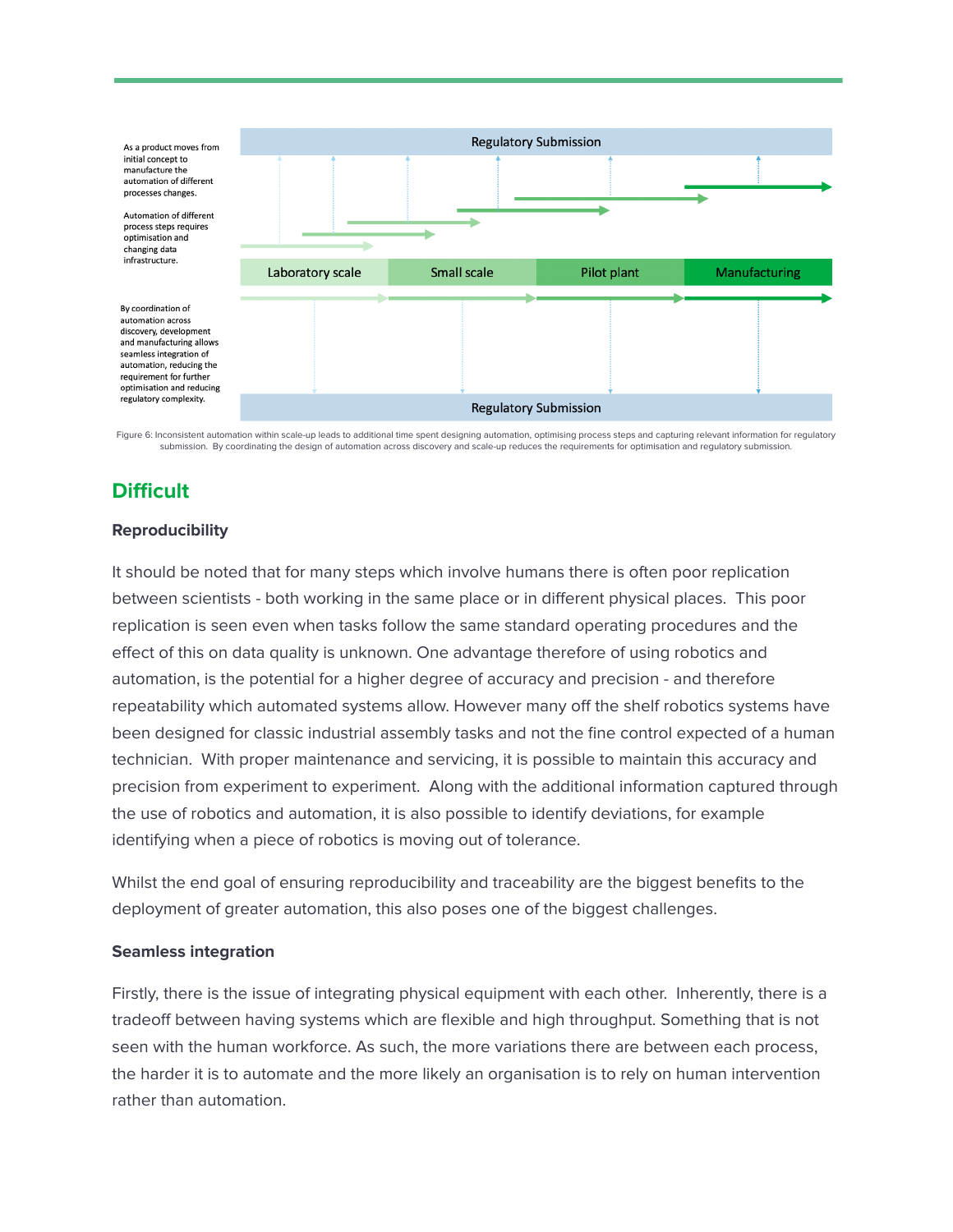The lack of a 'one size fits all' system, means that for many organisations the result is islands of automation i.e. individual steps within a process may lend themselves to automation, but these exist in isolation rather than being integrated from one end to the other. Modularity in system design and a key set of standards that equipment suppliers work to, common in other industries (automotive, semiconductor) with mutually agreed interface points offers the possibility of enhanced levels of flexibility. To address this fully, the range of technologies available must be developed in parallel and individual technologies need to be able to handle multiple different scenarios rather than an individual isolated process step. This is even more important when working across different geographic areas or sites.



Figure 7: Where there is a lack of flexibility within automation systems, islands exist within processes (1-4). Where technologies are able to handle different scenarios rather than individual isolated steps, integration of automation is seamless.

#### **User interfaces**

For automation to be more widespread, the user interface must be easy to navigate and programme. Currently many products on the market are generally built on a bespoke interface for a particular activity, which requires the workforce to learn how to 'drive' the system, how it was built and where the boundaries of its capabilities lie. In addition to that, different systems are coded in different languages and handle data in different ways, meaning there is a general lack of interoperability between different systems, regardless of supplier. This can also be true with integration of legacy systems with newer technologies or capabilities.

#### **Set-up time**

Compounding this issue is the fact that many systems are not easily able to switch between different methods, requiring time to set-up, additional input coding and calibration. This means that systems are not easy to change on the fly - unlike a staff member who is able to move from one experiment or process to another with relatively little downtime between them.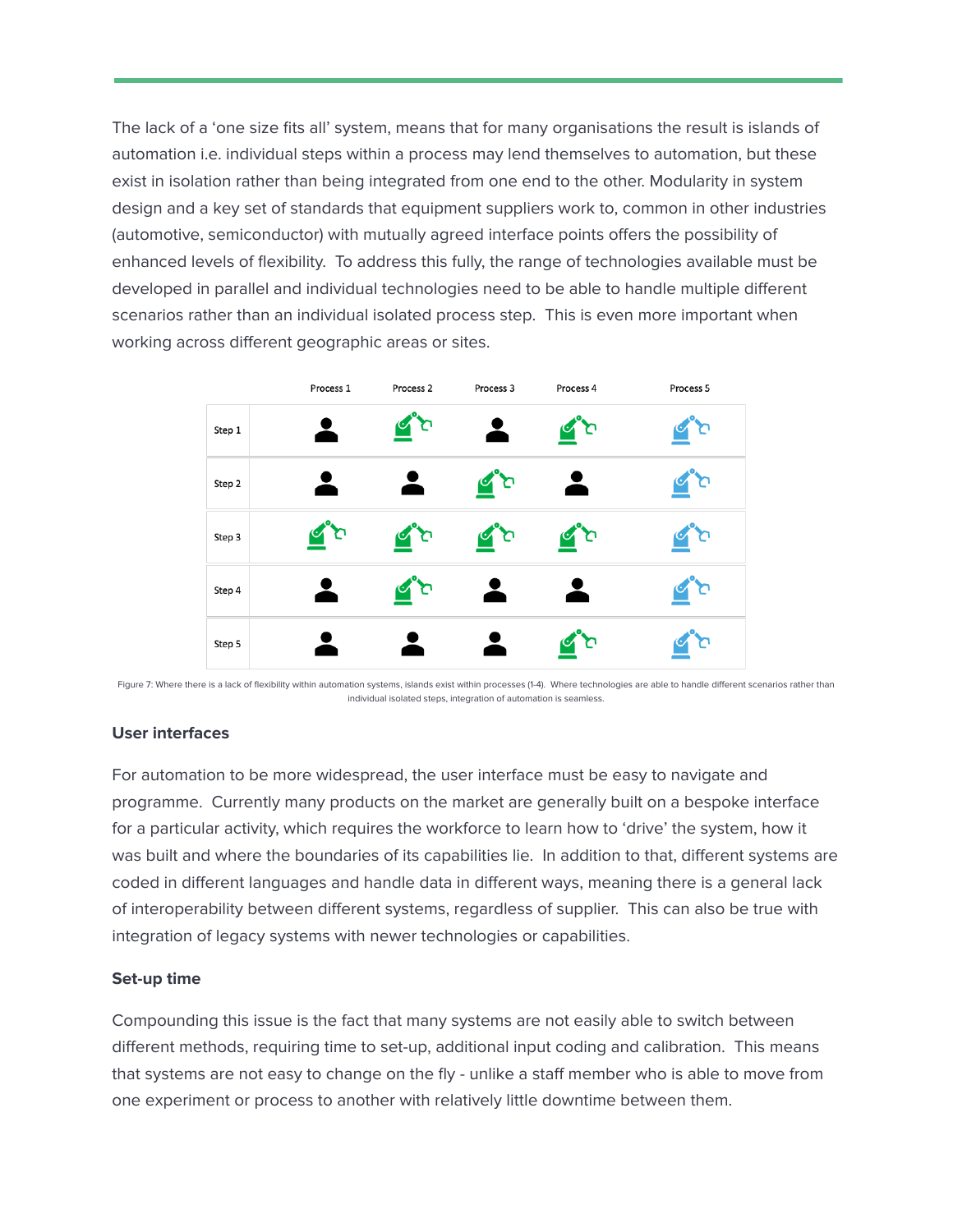#### **Sensors**

For a system to be properly automated, requires the development of appropriate sensors which are able to interface with the robotic systems. This highlights further challenges - do we need more sensors within a pipeline to provide timely, meaningful and robust information? Where do these sensors go? What are we using the data for? How will the data be communicated and where will it be stored, managed, maintained?

For many processes, the technology does not currently exist - for example in RNA manufacturing, the ability to monitor processes continuously is not available at the current moment in time. This means that even with the addition of automation and robotics within this pipeline, there still exists discontinuous analytical steps which act as bottlenecks within this process

#### **Analytics**

Furthermore, one must not forget the additional component that is required in parallel with automation and the use of sensors - analytic, potentially very rich in information (vision, spectroscopy). The lack of interoperability for many systems with analytical tools means that whilst the process itself may be automated, a lot of the data analysis still has to be conducted offline. This data analysis happens in a discontinuous manner rather than continuously and as such relies heavily on having a skilled workforce who understands the data that is being generated and is able to identify deviations from what is expected.

### **Data**

When a process step is automated, there is a considerable amount of data generated. This means that for the successful deployment of robotics and automation the data and IT infrastructure require upgrading to handle the volume of data that is coming through, especially if this is to be analysed in real time rather than offline.

#### **Data capture**

The scope of data capture is not limited to the experimental data that is generated, but also from meta-data that is captured on the fly from the use of robotic systems (data about the data, date/time, temperature, batch number, calibration, context etc.)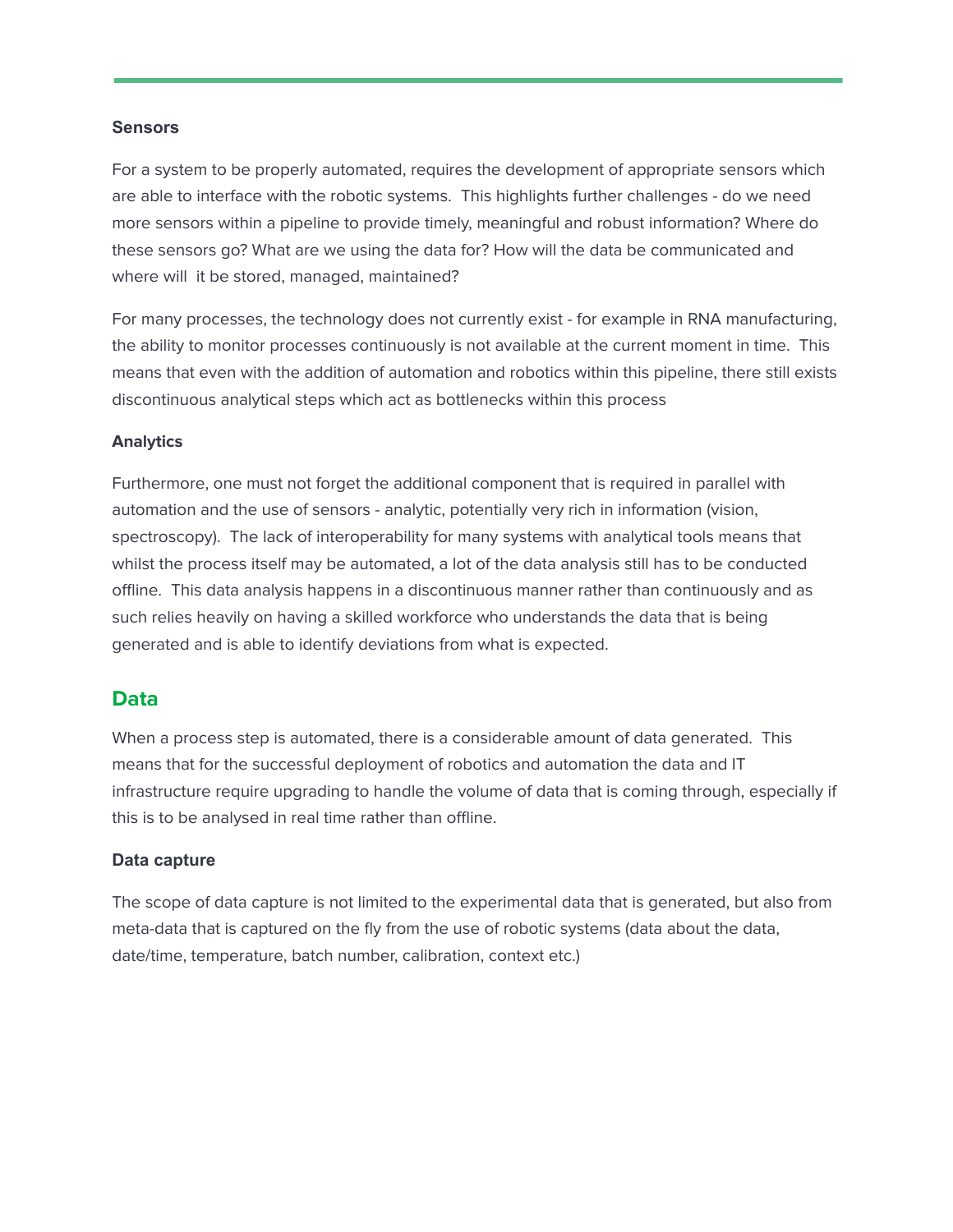

Figure 8: Process steps and sensors generate both data and metadata as outputs. Correct use, storage and analysis of this provides an opportunity to improve individual process steps.

Examples of metadata which could be captured by robotic systems include stirring speed, atmospheric pressure, probe temperature, salinity, pH, user, run time to name a few. This needs to be captured in a machine readable and in a standardised, semantically labelled and searchable format which integrates into electronic laboratory notebooks, as well as potentially powerful machine learning/artificial intelligence systems with different expectation of the data than a human operator.

Through capturing this metadata and utilising it instead of just storing it is key to being able to automate processes. However to do this, the metadata must be meaningful, machine readable and usable as the base for automation. Metadata also needs to be structured in a way that enables access and searchability both for use as a resource for the future, but also from a technical standpoint for use with regulatory authorities.

#### **Negative results**

Another area where automation is important, is that robotics are agnostic about the end result. Scientists may not capture data from failed experiments e.g. through not writing up the experiment or capturing lessons learned which hinders learning for subsequent development activities for example modelling or identifying failures within a process. This is proving critical for machine learning systems which may otherwise overgeneralise and malfunction. Through addressing incomplete data capture through the deployment of automation can in due course increase process understanding and create positive feedback loops.

#### **Data analysis**

Due to the volume of data generated and the complexity of this data - especially with the addition of metadata, turnaround time has to be rapid and functioning around the clock. For this to work requires data to be processed and used in real-time for decision making, whilst also capturing this information in a manner which allows retrospective analysis of the decisions computationally made.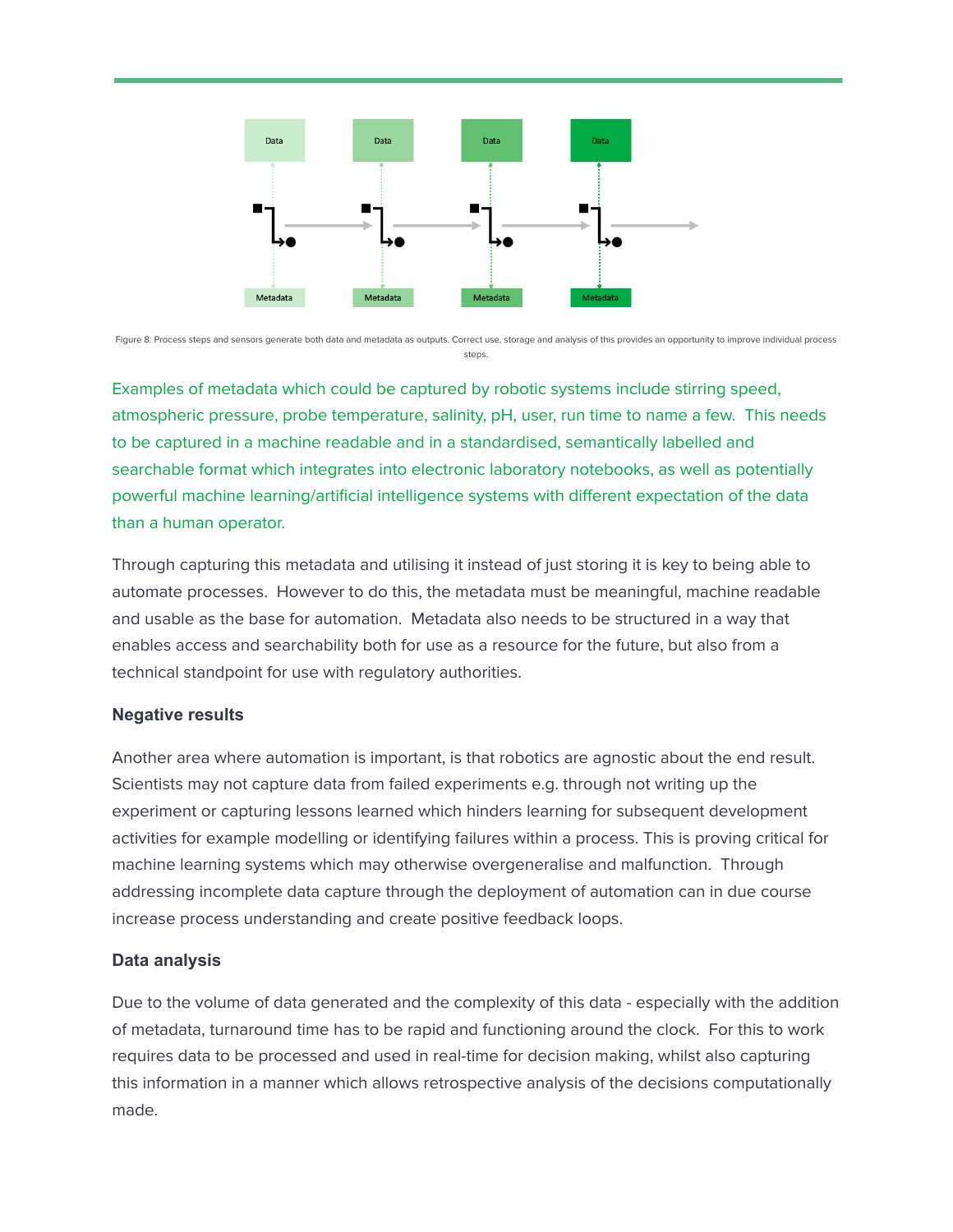To offer a significant advance all data generated and captured has to be both machine-readable and machine-actionable i.e. enabling a degree of machine autonomy in decision-making, supported where appropriate with human input. Furthermore there needs to be a consistent standard in the way that data is obtained, processed and stored to ensure that data can be used and decisions made based on that data by either operator or other systems. This is even more important when systems are built using parts from multiple vendors.

Visualisation is also important for this human input, so ensuring that systems have visual readouts such as data dashboards is vital for a fully integrated and automated system to work efficiently. This should provide enough information for the end user to be able to assess processes, without overwhelming them with additional data.

Another important question to consider is how exactly is the data analysed and what is done with the data once it has been analysed? Is this data analysis done on the fly through the use of machine learning/artificial intelligence or is this still done by human intervention? How is the decision made and what safety measures are in place to ensure that decisions made are properly documented and acted on?

#### **Traceability**

For data to be useful, it must be traceable on a multitude of levels. This includes a specific instrument or run right down to a specific batch of reagent or well location on an assay plate. This traceability must be able to be integrated with an existing Laboratory Information Management System (LIMS), without being arduous to the end user.

#### **Useability**

Whilst with any process, more data is useful. The question arises, is the data generated useful? How is this data and the knowledge about the process it pertains to used to understand and improve the process? Whether this happens online or offline, it requires a fundamental understanding of the process as a whole, as well as what was performed at that step within the process. The balance between 'big data' and 'right data' needs to be carefully considered, especially given the cost involved with storing data which is not appropriate or usable.

#### **Information security**

Underpinning digital automation is information security. As more systems are automated and robotics are more widely deployed, this creates additional weaknesses within IT infrastructure. Especially where systems are provided by multiple vendors or are coded in house, there is a new level of security needed to ensure that system security is maintained and data is housed in a safe and secure environment, with appropriate precautions and access requirements met.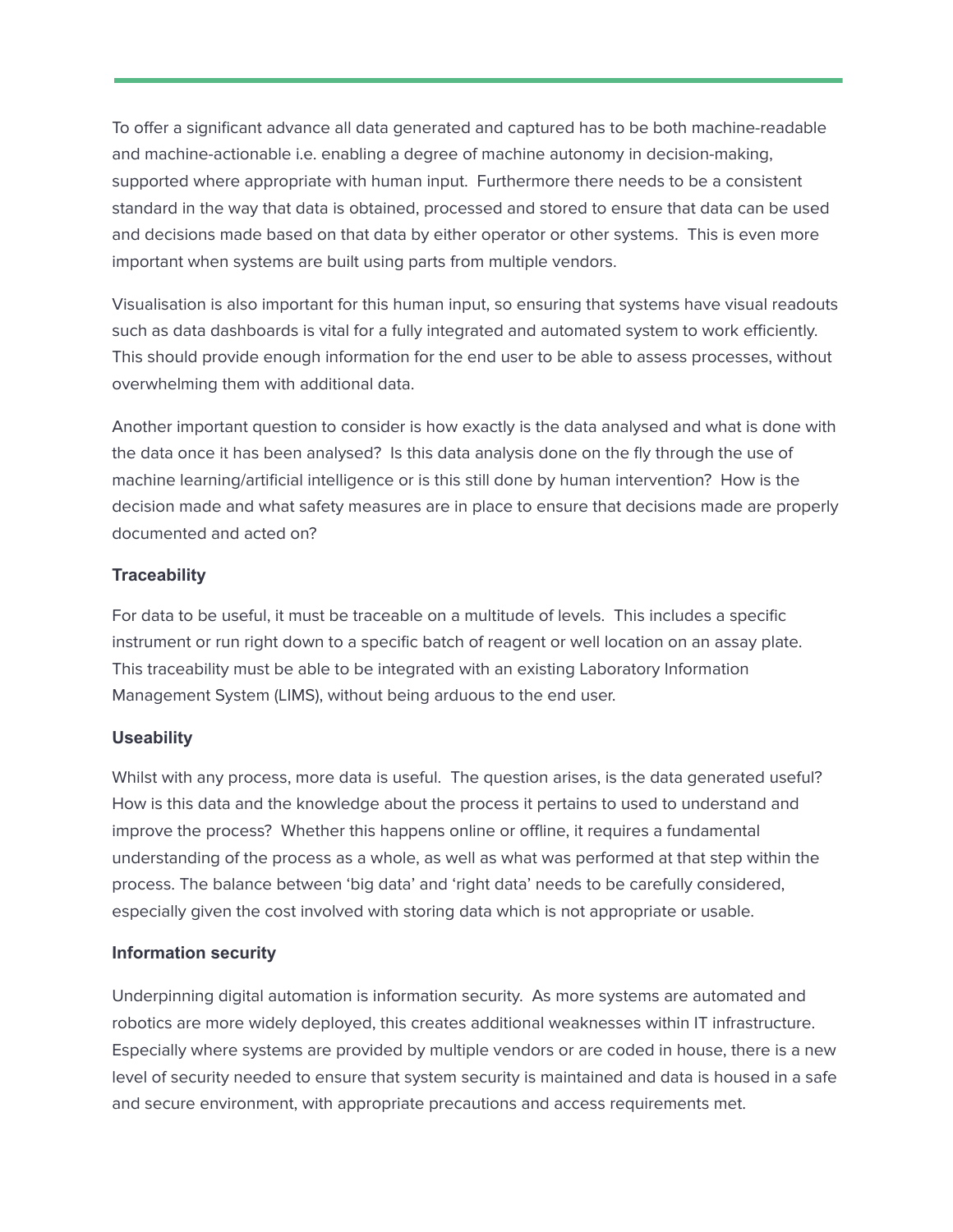This requires not only the individual end users to understand what a system does and how it interfaces with existing security and IT systems, but also for a more top-down approach with in-house IT teams.

Furthermore, as data of this type holds competitive advantages, an understanding of where data is stored, in a secure format and in a manner which enables cyber security breaches to be identified swiftly and acted upon.

Information security with regard to data transmission is also important, especially for datasets hosted within the cloud. Advanced robotics which are not physically segregated from the human workforce also poses safety risks to the user if cyber security is not adequate as control of these systems may occur remotely and not through the physical end user.

#### **Skills**

To fully realise the successes that the implementation of automation and robotics can bring to the medicines manufacturing sector alongside infrastructure will require additional investment in skills and training.

The implementation of automation and robotics will require more interdisciplinary working than the sector is traditionally used to. Whilst there will still be a need for human input - with humans involved in operating and programming machines. There is also a requirement for training individuals who understand both the world of science and the world of automation and robotics. This digitally literate workforce can come from both sides - people who are trained as scientists first and foremost, but who are trained in the use of robotics and automation and also individuals who come from a computational background, but are reskilled in science and technology.

As a sector to address this, there will also need to be a rethink in remuneration of these individuals to attract individuals to the sector as well as maintain the existing workforce once reskilled.

Furthermore, there is a requirement for a more digitally literate workforce outside of the staff working 'at the coal face'. A better understanding of the digital backbone, data handling, cyber security and additional aspects that an organisation is faced with when greater levels of automation are deployed is required to fully realise the benefits that automation can have to a business.

#### **Training**

It is also important to fully understand the scope of automation and the interplay between different pieces of software and hardware to be able to fully grasp training requirements. Having a clearer vision and understanding of the language that equipment is coded in, the data that is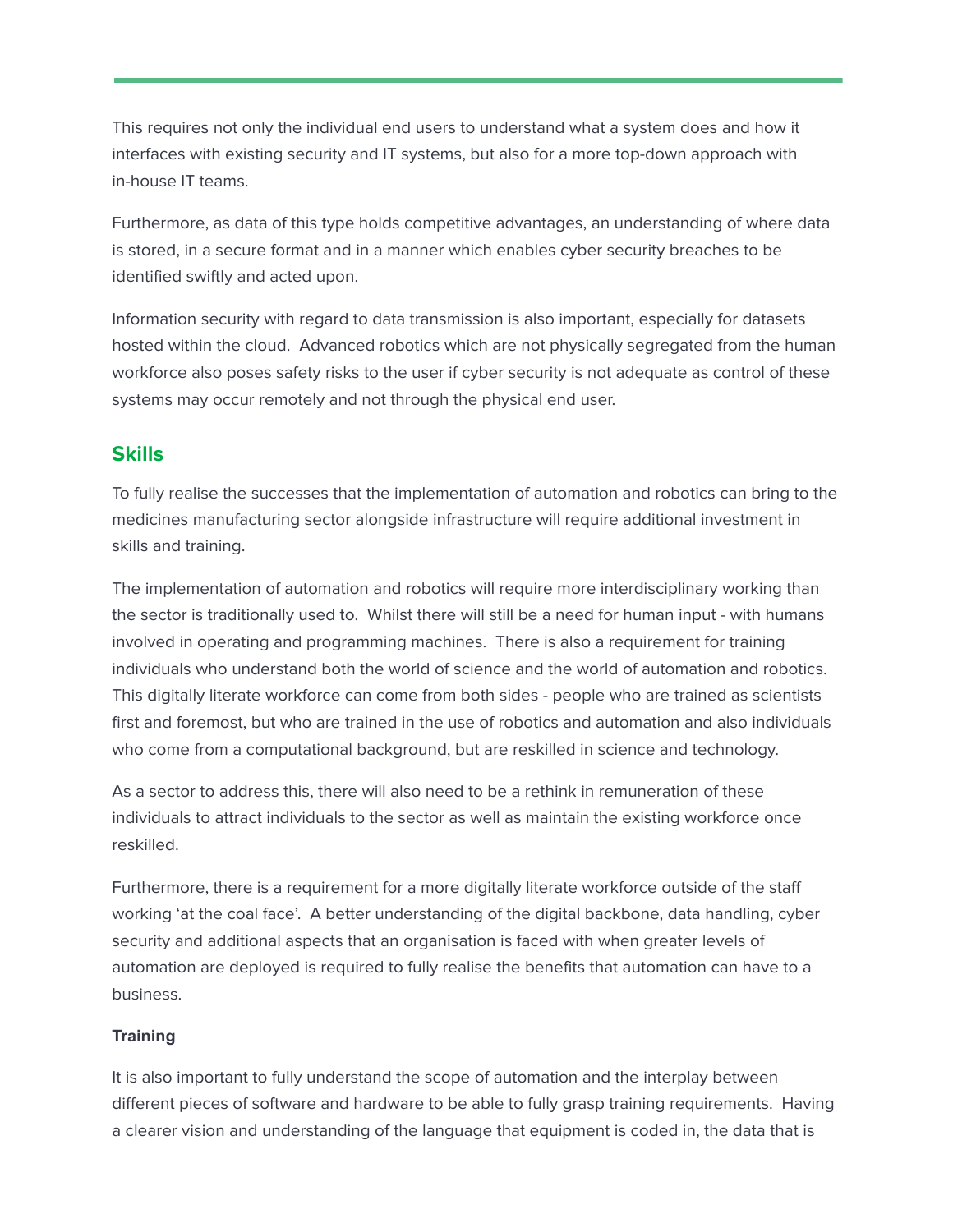generated and the data and systems architecture, provides a steer and direction for additional training needs for staff being reskilled to work in a digitised manufacturing environment or for identifying new talent to be brought into the organisation.

# **Regulatory**

A barrier to the more widespread adoption of automation within process development is the final regulatory steps required prior to being able to release a product to the market or end user. Whilst the sector has seen step changes in the use of automation, both in the scope of equipment and software which is available for purchase, there is a lag between more widespread adoption of this technology and regulatory requirements - with the latter needing to adapt and adopt processes to enable compliance.

As with the adoption of new technologies, there is a tipping point which has yet to be reached whereby enough organisations adopt a particular technology for regulators to have approval processes in place to demonstrate compliance. When considering the implementation of automation by an organisation, there are many suppliers providing software/hardware to satisfy requirements. However, these disparate options mean that regulatory bodies are unable to have a single approach - unlike when processes are conducted by a standard workforce performing known tasks. This demonstrated regulatory compliance serves as a major barrier to adoption because understanding which technology to deploy is difficult without knowing what regulatory bodies require. Yet regulatory bodies themselves, require advice/data to make these decisions.

### **Regulatory flexibility**

Working within the regulated environment adds additional difficulties. To transfer existing methods to automated platforms may require additional regulatory submissions. Further regulatory amendments may also be required if changes are required due to software or hardware updates, changing platforms. This all adds complexity to the regulatory frameworks and approvals processes associated with regulatory submissions.

### **Equipment validation**

Furthermore, to add additional complexity to this regulatory aspect for automation is that the suppliers of equipment are not always the same people who work within the regulatory field. As such, the method by which automation is coded is not always standardised to fit with regulatory requirements. Also raising the question of who is responsible for ensuring that the coding of software is appropriate for the process and validation activities required to get regulatory approval? Where does the cost for this lie?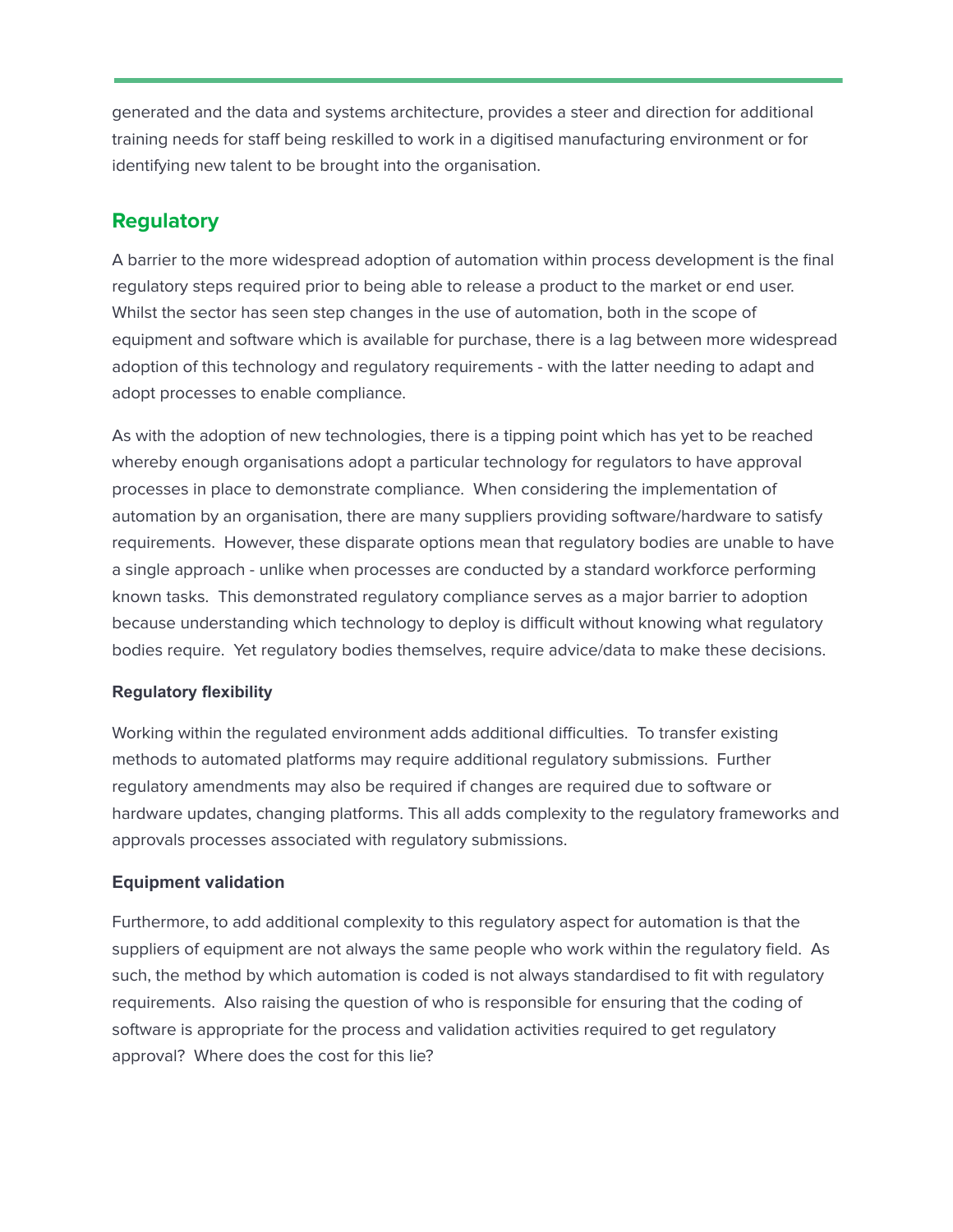# **Business need**

Finally when it comes to the more widespread adoption of automation and robotics, one of the biggest barriers is from within an organisation itself. Building a business case to understand what to automate and the impact that automation will have on the workforce and organisation as a whole is a large undertaking with many unknowns. Understanding what to invest in and the impact decisions make is a challenge that all organisations face.

#### **Choosing appropriate solutions**

Organisations also need to understand which solution best fits not just their requirements now, but also their requirements in the future. This involves a degree of horizon scanning, to understand the direction of travel of the sector. Also having a workforce who already understand the detail required to properly design and scope out an integrated system is difficult, especially when they may not have a full appreciation of what the capabilities of systems are and what systems are available and at what cost.

In addition, as detailed earlier - key to all of this is fully appreciating the importance of cybersecurity and how systems connect together seamlessly without exposing the business to unnecessary weaknesses and vulnerabilities which could be exploited by external threats.

#### **Suitability of laboratory space**

Important to consider is the suitability of laboratory space. For many organisations, the workspace has been designed with a human workforce in mind that isn't easily adaptable to deploy robotic systems more widely without sacrificing space elsewhere or without requiring major changes to laboratory space - which come at a cost to the organisation both financially and in down time. Again modularity, and also accessibility guidelines may play a useful role here.

# **Post-workshop findings**

Of respondents to the post-workshop survey, 100% of people who attended the workshop and completed the questionnaire found that the session was useful. With the general consensus of attendees having a positive view of both the breakout sessions.

Many people who attended the workshop highlighted that the breadth of the topic was large and that at times it felt as if the workshop was only 'scratching the surface' of the many aspects that robotics and automation had and how these impacted the sector. Respondents felt that further refinement of the scope of activity should be conducted, especially to understand the interplay between robotics and automation - which whilst there is interplay between them, should also be considered as separate topics in their own right.